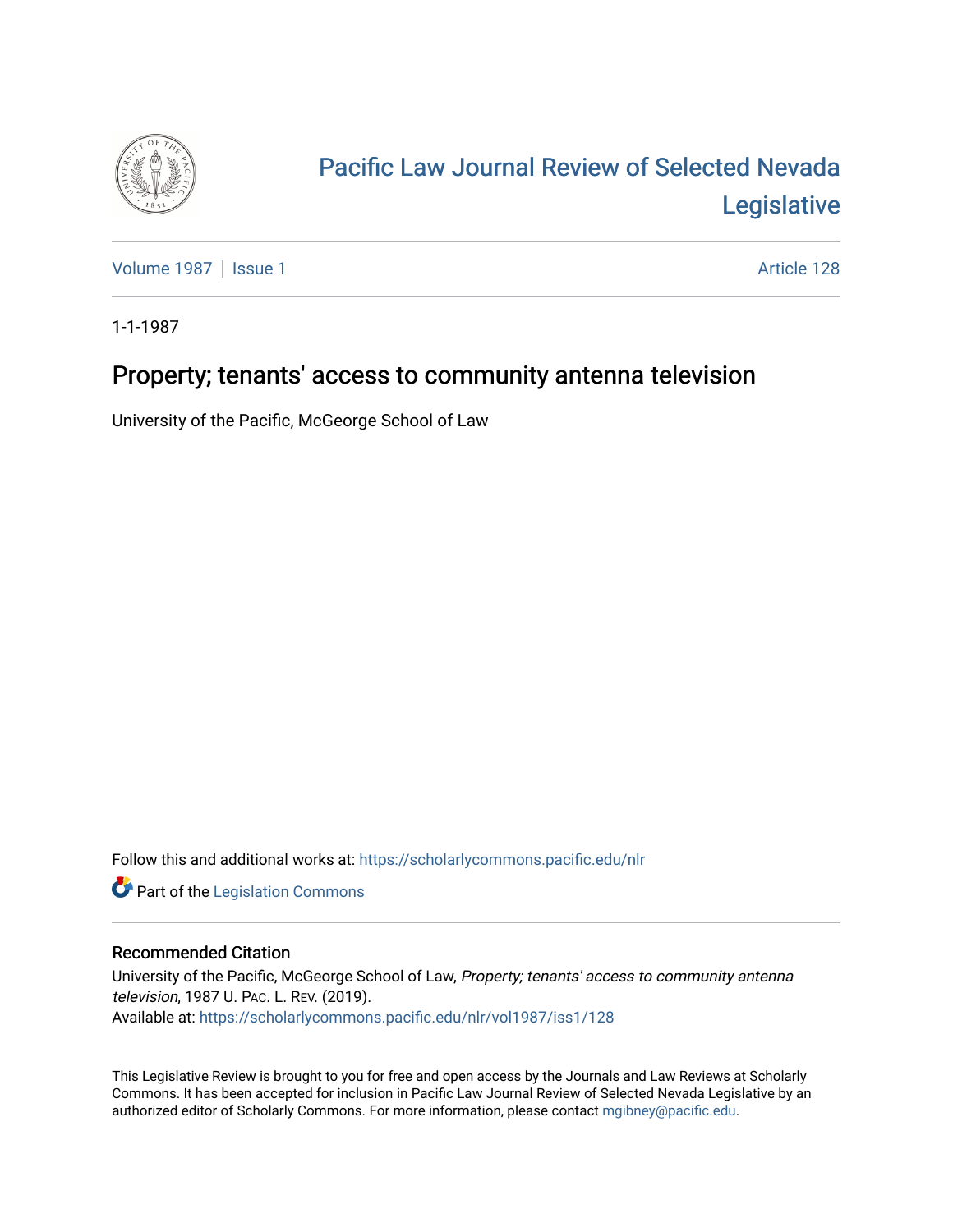*Property* 

Existing law provides several time limitations for bringing specific causes of actions.<sup>4</sup> Under Chapter 564, an action for damages sustained by a financial institution resulting from their reliance on the fraudulent conduct of a borrower may be commenced only within three years.<sup>5</sup>

#### **Property; tenants'** access **to community antenna television**

NEV. REV. STAT. § 711.\_\_\_\_ (new). AB 736 (Committee on Commerce); 1987 STAT. Ch 742

Under existing law, community antenna television (CATV) companies may exercise the right of eminent domain.<sup>1</sup> Chapter 742 prevents a landlord<sup>2</sup> from interfering with a tenant's receipt of  $CATV$ services or from discriminating against a tenant for receiving those services.<sup>3</sup> Before authorizing receipt of CATV services, however, a landlord may (1) take reasonable steps to ensure the safety, function, and appearance of the premises; (2) require the cost of installation, operation, and removal of the necessary facilities to be paid by the CATV company; and (3) demand evidence that the company will indemnify the landlord for any damage caused by the installation, operation, or removal of the facilities. 4

Chapter 742 requires a CATV company to compensate a landlord for any direct adverse economic effect resulting from granting access to CATV services.<sup>5</sup> To determine whether the damages alleged are

<sup>4.</sup> *See* NEv. REv. STAT. § 11.190 (amended by 1987 Nev. Stat. ch. 564, sec. 2, at\_). *See generally* 1981 PAC. L.J. NEv. REv. LEGIS. 31 (discussing statute of limitations on specific actions).

*<sup>5.</sup>* 1987 Nev. Stat. ch. 564, sec. 2, at \_(amending NEv. REv. STAT. § 11.190). The cause of action is deemed to accrue upon the financial institution's discovery of the facts constituting the concealment or false statement. Id.

I. NEv. REv. STAT. § 37.010 16:

<sup>2. 1987</sup> Nev. Stat. ch. 742, sec. 1, at  $\equiv$  (enacting NEV. REV. STAT. § 711. $\equiv$ ) (definition of landlord).

<sup>3.</sup> /d.

<sup>4.</sup> /d.

<sup>5.</sup> *Id.* There is a rebuttable presumption that damages are \$1 per unit or \$1000, whichever is greater. Id. A landlord must request greater compensation within 20 days of notification by